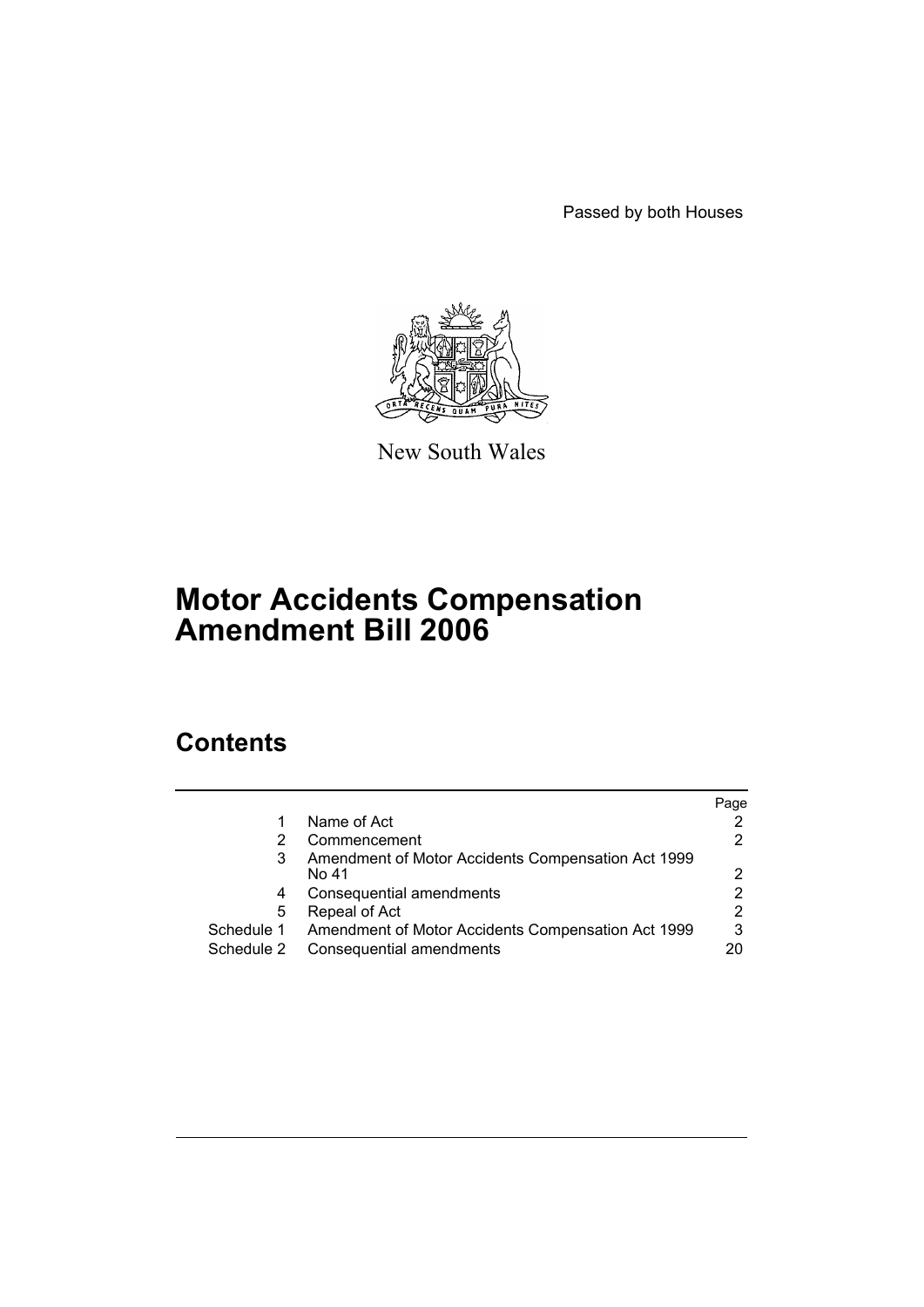*I certify that this PUBLIC BILL, which originated in the LEGISLATIVE ASSEMBLY, has finally passed the LEGISLATIVE COUNCIL and the LEGISLATIVE ASSEMBLY of NEW SOUTH WALES.*

> *Clerk of the Legislative Assembly. Legislative Assembly, Sydney, , 2006*



New South Wales

# **Motor Accidents Compensation Amendment Bill 2006**

Act No , 2006

An Act to amend the *Motor Accidents Compensation Act 1999* to make further provision with respect to the motor accidents to which the Act applies, no-fault recovery by children, blameless motor accidents, insurance premiums, claims against the Nominal Defendant and caps on insurer liability; and for other purposes.

*I have examined this Bill, and find it to correspond in all respects with the Bill as finally passed by both Houses.*

*Chairman of Committees of the Legislative Assembly.*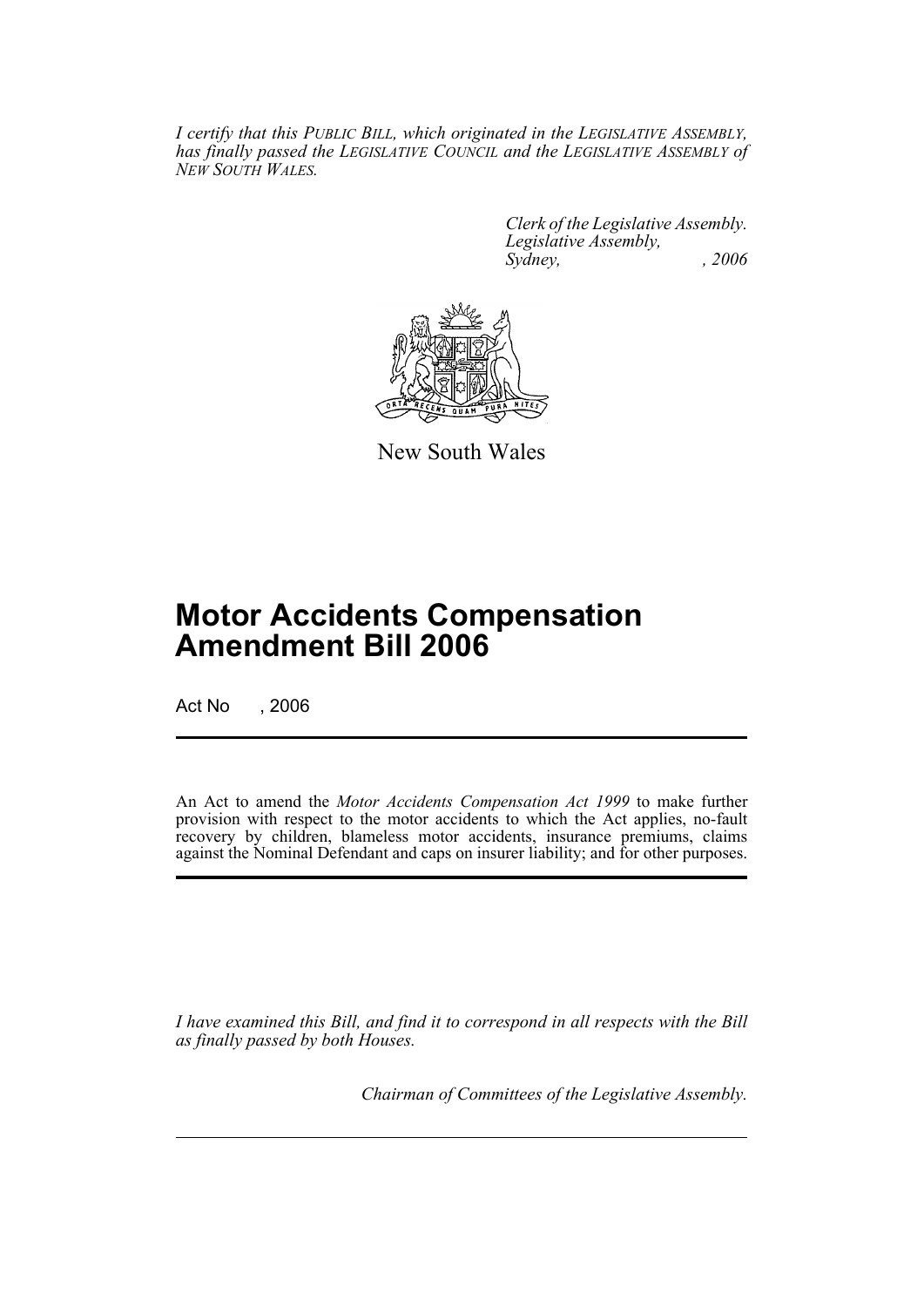## **The Legislature of New South Wales enacts:**

## **1 Name of Act**

This Act is the *Motor Accidents Compensation Amendment Act 2006*.

## **2 Commencement**

This Act commences on a day or days to be appointed by proclamation.

## **3 Amendment of Motor Accidents Compensation Act 1999 No 41**

The *Motor Accidents Compensation Act 1999* is amended as set out in Schedule 1.

## **4 Consequential amendments**

The Acts and Regulation set out in Schedule 2 are amended as set out in that Schedule.

## **5 Repeal of Act**

- (1) This Act is repealed on the day following the day on which all of the provisions of this Act have commenced.
- (2) The repeal of this Act does not, because of the operation of section 30 of the *Interpretation Act 1987*, affect any amendment made by this Act.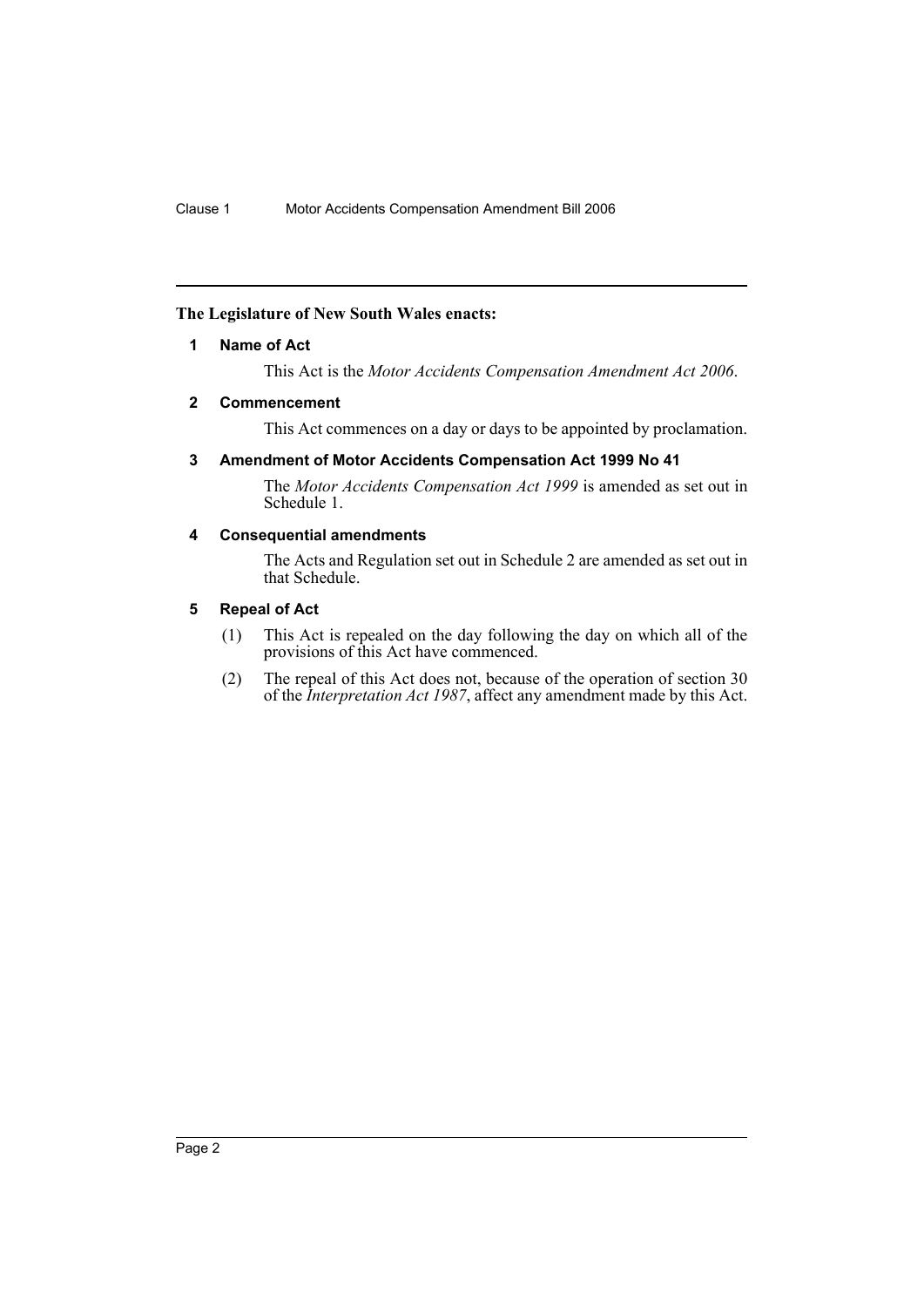Amendment of Motor Accidents Compensation Act 1999 Schedule 1

# **Schedule 1 Amendment of Motor Accidents Compensation Act 1999**

(Section 3)

**[1] Chapter 1, Part 1.1, heading**

Insert before section 1:

## **Part 1.1 Interpretation and application**

### **[2] Section 3 Definitions**

Omit the definition of *death*.

## **[3] Section 3, definition of "injury"**

Omit the definition. Insert instead:

*injury* means personal or bodily injury and includes:

- (a) pre-natal injury, and
- (b) psychological or psychiatric injury, and
- (c) damage to artificial members, eyes or teeth, crutches or other aids or spectacle glasses.

## **[4] Section 3, definition of "motor accident"**

Omit the definition. Insert instead:

*motor accident* means an incident or accident involving the use or operation of a motor vehicle that causes the death of or injury to a person where the death or injury is a result of and is caused (whether or not as a result of a defect in the vehicle) during:

- (a) the driving of the vehicle, or
- (b) a collision, or action taken to avoid a collision, with the vehicle, or
- (c) the vehicle's running out of control.

## **[5] Sections 3A and 3B**

Insert after section 3:

#### **3A General restrictions on application of Act**

(1) This Act (including any third-party policy under this Act) applies only in respect of the death of or injury to a person that is caused by the fault of the owner or driver of a motor vehicle in the use or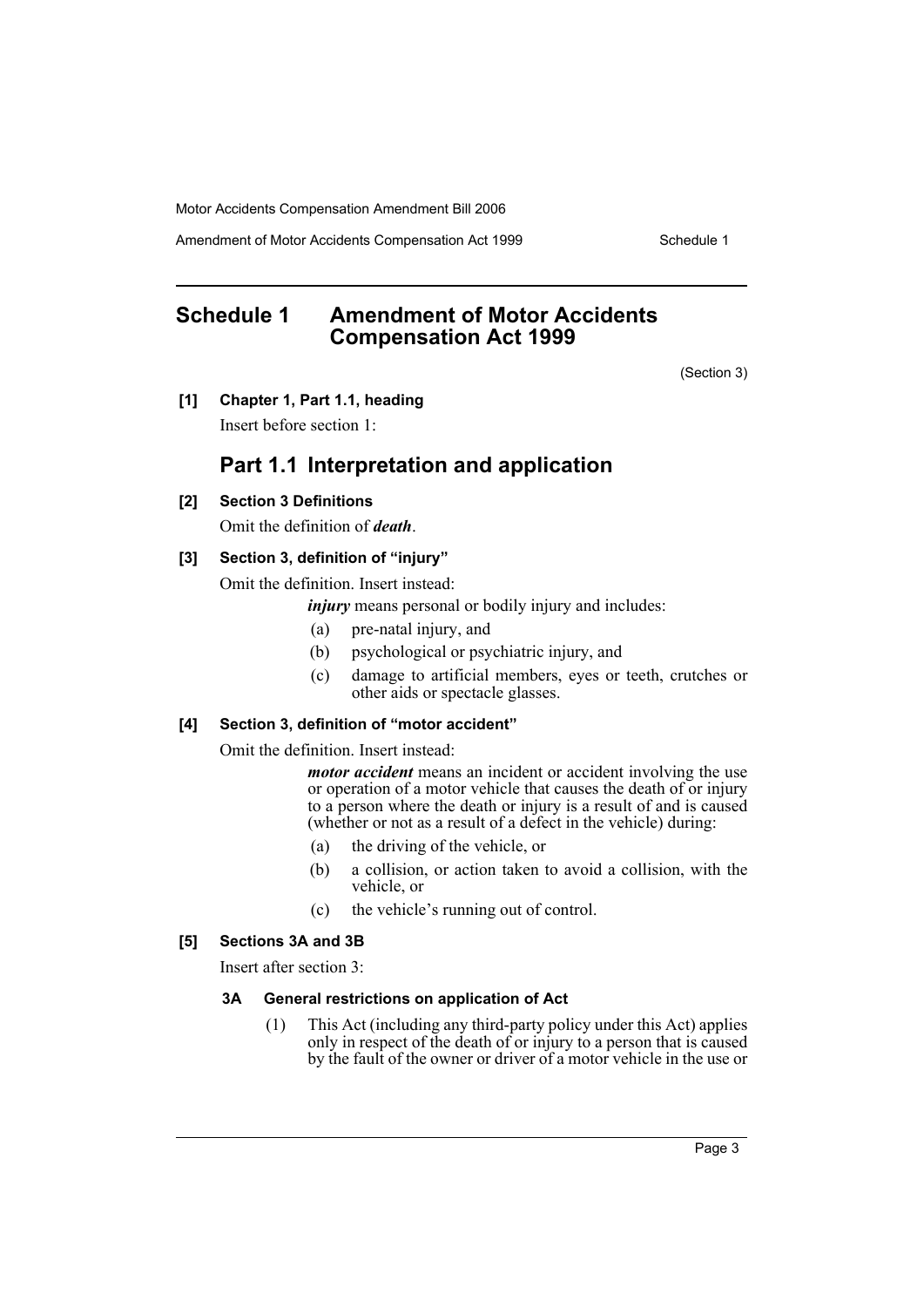operation of the vehicle and only if the death or injury is a result of and is caused (whether or not as a result of a defect in the vehicle) during:

- (a) the driving of the vehicle, or
- (b) a collision, or action taken to avoid a collision, with the vehicle, or
- (c) the vehicle's running out of control.

**Note.** Part 1.2 (No-fault claims—children and blameless accidents) extends the operation of this Act for certain limited purposes to motor accidents that have not in fact been caused by the fault of the owner or driver of the motor vehicle.

Part 1.2 achieves this result by deeming such accidents to have been caused by the fault of the owner or driver of the motor vehicle in the use or the operation of the vehicle provided that:

- (a) the vehicle was involved in the accident and had motor accident insurance cover for the accident, and
- (b) the accident was not caused by the fault of any other person or the accident resulted in the death of or injury to a child.
- (2) This Act (including any third-party policy under this Act) does not apply in respect of an injury that arises gradually from a series of incidents.

#### **3B Restrictions on application of claims provisions—accident must be insured or work accident**

- (1) The application of Chapters 3–6 in respect of death or injury that results from the use or operation of a motor vehicle is limited to death or injury that:
	- (a) is caused by a motor accident for which the vehicle has motor accident insurance cover, or
	- (b) gives rise to a work injury claim, other than a work injury claim in respect of the death of or injury to a coal miner (as defined in clause 3 of Part 18 of Schedule 6 to the *Workers Compensation Act 1987*).

**Note.** Part 1.2 (No-fault claims—children and blameless accidents) extends the operation of this Act for certain limited purposes to motor accidents that have not in fact been caused by the fault of the owner or driver of the motor vehicle.

Part 1.2 achieves this result by deeming such accidents to have been caused by the fault of the owner or driver of the motor vehicle in the use or the operation of the vehicle provided that:

- (a) the vehicle was involved in the accident and had motor accident insurance cover for the accident, and
- (b) the accident was not caused by the fault of any other person or the accident resulted in the death of or injury to a child.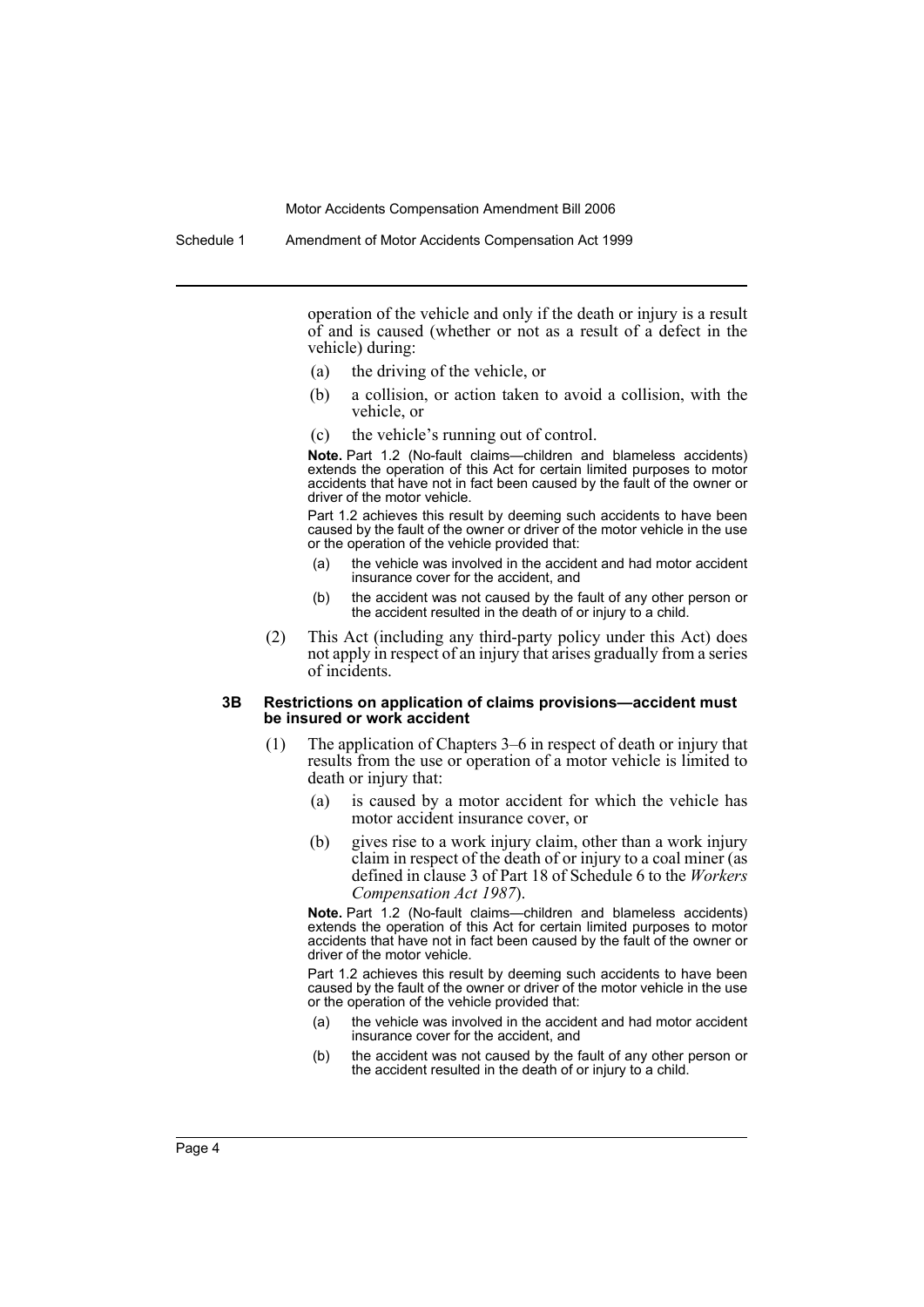Amendment of Motor Accidents Compensation Act 1999 Schedule 1

- (2) For the purposes of this Act, a motor vehicle has motor accident insurance cover for a motor accident if and only if:
	- (a) at the time of the motor accident the motor vehicle was subject to coverage under a third-party policy or was subject to coverage under a policy of compulsory third-party personal injury insurance or a compulsory motor vehicle accident compensation scheme under the law of a place other than New South Wales or under a law of the Commonwealth, or
	- (b) at the time of the motor accident, the motor vehicle was owned by the Commonwealth or by any person or body of persons representing the Commonwealth, or
	- (c) there is a right of action against the Nominal Defendant in respect of the motor accident or there would be a right of action against the Nominal Defendant in respect of the motor accident if the motor accident had been caused by the fault of the owner or driver of the motor vehicle in the use or operation of the vehicle.
- (3) For the purposes of this Act, death or injury gives rise to a work injury claim if it is:
	- (a) the death of a worker resulting from or caused by an injury to the worker (being an injury caused by the negligence or other tort of the worker's employer), or
	- (b) an injury to a worker caused by the negligence or other tort of the worker's employer,

with expressions used in this subsection having the same meanings as they have in Part 5 of the *Workers Compensation Act 1987*.

#### **[6] Section 5A Chapters 3, 4, 5 and 6 not to apply to coal miner work injury claim resulting from uninsured off-road accident**

Omit the section.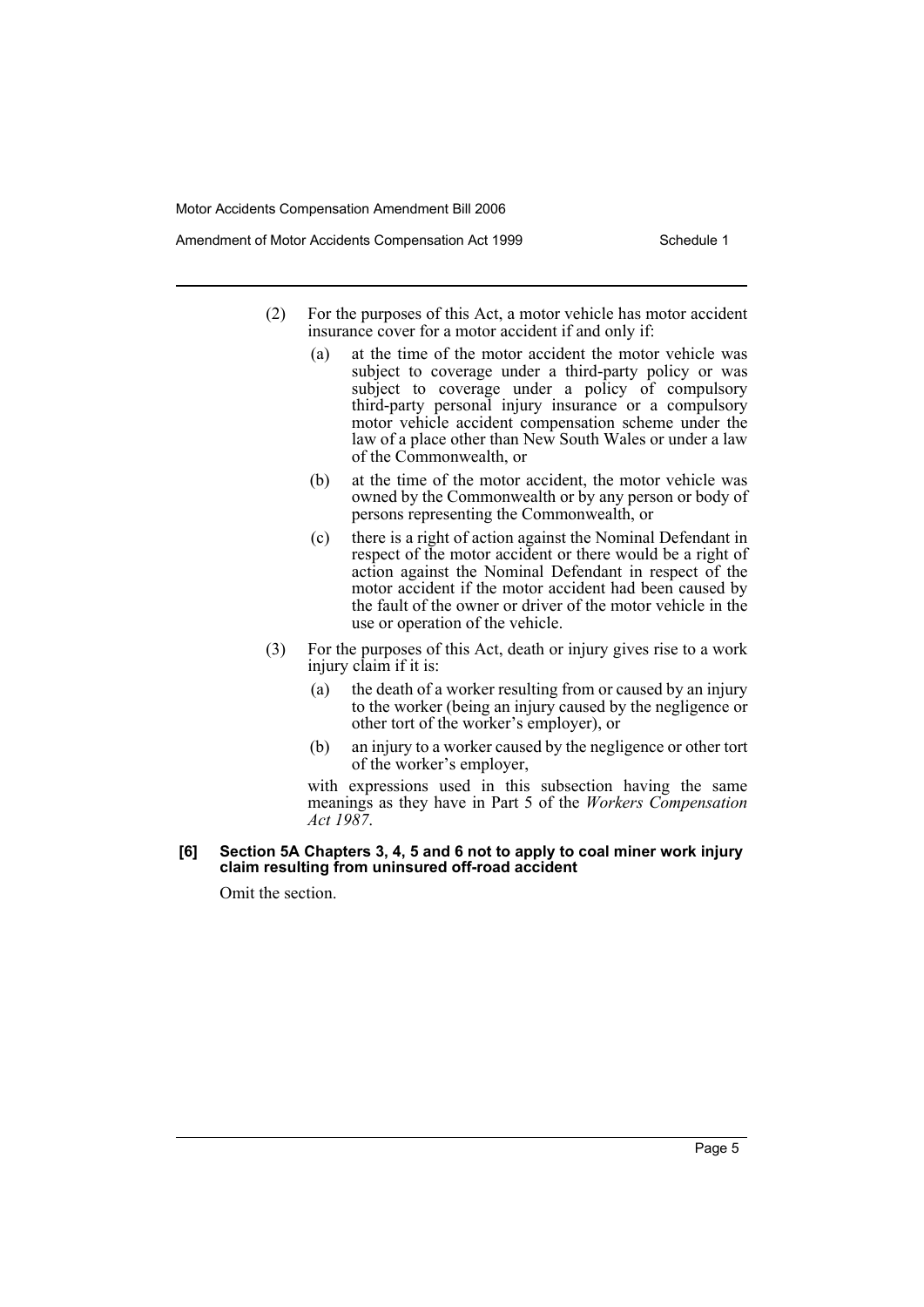Schedule 1 Amendment of Motor Accidents Compensation Act 1999

## **[7] Chapter 1, Part 1.2**

Insert after section 7:

## **Part 1.2 No-fault claims—children and blameless accidents**

## **Division 1 Recovery for blameless accidents**

#### **7A Definition of "blameless motor accident"**

In this Division:

*blameless motor accident* means a motor accident not caused by the fault of the owner or driver of any motor vehicle involved in the accident in the use or operation of the vehicle and not caused by the fault of any other person.

## **7B Liability for damages in case of blameless motor accident**

- (1) The death of or injury to a person that results from a blameless motor accident involving a motor vehicle that has motor accident insurance cover for the accident is, for the purposes of and in connection with any claim for damages in respect of the death or injury, deemed to have been caused by the fault of the owner or driver of the motor vehicle in the use or operation of the vehicle. **Note.** Section 3B defines what is meant by a motor vehicle having motor accident insurance cover for a motor accident.
- (2) If the blameless motor accident involved more than one motor vehicle that has motor accident insurance cover for the accident, the death or injury is deemed to have been caused by the fault of the owner or driver of each of those motor vehicles in the use or operation of the vehicle.

## **7C Presumption that motor accident is blameless**

In proceedings on a claim for damages in respect of the death of or injury to a person resulting from a motor accident, an averment by the plaintiff that the motor accident was a blameless motor accident is evidence of that fact in the absence of evidence to the contrary.

## **7D Accident must occur in New South Wales after commencement**

This Division applies only in respect of motor accidents that occur in the State after the commencement of this Division.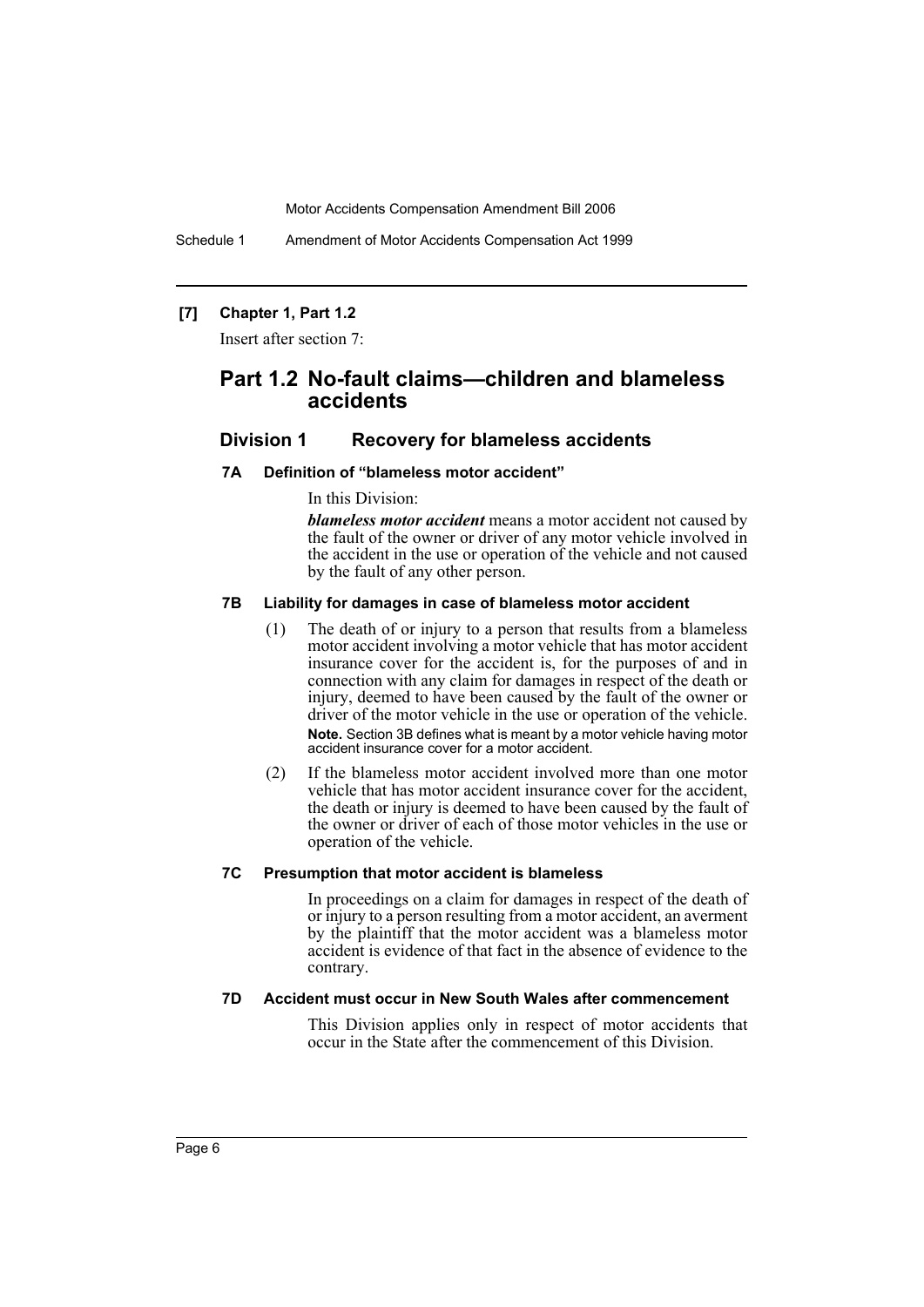Amendment of Motor Accidents Compensation Act 1999 Schedule 1

#### **7E No coverage for driver who caused accident**

- (1) There is no entitlement to recover damages under this Division in respect of the death of or injury to the driver of a motor vehicle if the motor accident concerned was caused by an act or omission of that driver.
- (2) The death of or injury to the driver is taken to have been caused by an act or omission of the driver for the purposes of subsection  $(1)$  even if:
	- (a) the act or omission does not constitute fault by the driver in the use or operation of the vehicle, or
	- (b) the act or omission was involuntary, or
	- (c) the act or omission was not the sole or primary cause of the death or injury, or
	- (d) the act or omission would have caused the death or injury but for the occurrence of a supervening act or omission of another person or some other supervening event.

## **7F Contributory negligence**

This Division does not prevent the reduction of damages by reason of the contributory negligence of the deceased or injured person.

**Note.** The contributory negligence of a deceased or injured child does not reduce damages of the kind to which the special entitlement to damages conferred by Division 2 applies. See section 7P.

#### **7G Recovery of contribution from person actually at fault**

A person whose liability for damages in respect of the death of or injury to a person results from the person being deemed under this Division to be a person whose fault caused the death or injury is entitled to recover contribution in respect of that liability from a person (whether or not the driver of a motor vehicle) whose fault actually caused the death or injury.

#### **7H No recovery by Nominal Defendant unless owner or driver actually at fault**

The Nominal Defendant is not entitled to recover any amount under section 39 from the owner or driver of a motor vehicle in respect of amounts properly paid by the Nominal Defendant in connection with the operation of this Division unless the motor accident concerned was actually caused by the fault of the owner or driver of the motor vehicle in the use or operation of the vehicle.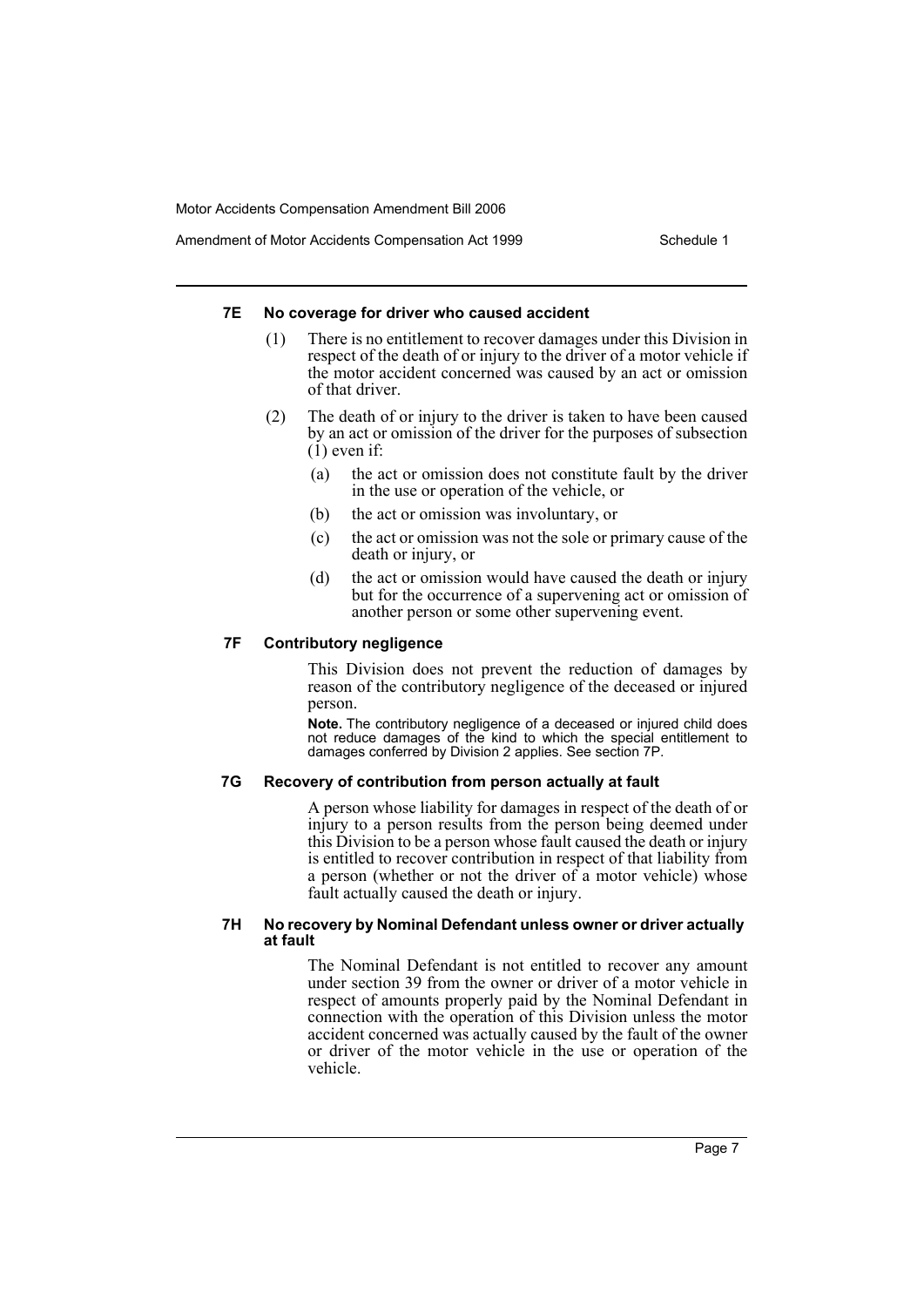Schedule 1 Amendment of Motor Accidents Compensation Act 1999

#### **7I Other entitlements not affected**

This Division does not affect any entitlement to damages apart from this Division.

## **Division 2 No-fault recovery by children**

#### **7J Damages for children where driver not at fault**

- (1) If the death of or injury to a child results from a motor accident not caused by the fault of the owner or driver of a motor vehicle in the use or operation of the vehicle, the death or injury is, for the purposes of the special entitlement to recover damages conferred by this Division, deemed to have been caused by the fault of the owner or driver of a motor vehicle in the use or operation of the vehicle if the motor vehicle was involved in the accident and has motor accident insurance cover for the accident. **Note.** Section 3B defines what is meant by a motor vehicle having motor accident insurance cover for a motor accident.
- (2) If more than one motor vehicle involved in the motor accident has motor accident insurance cover for the accident, the death or injury is (for the purposes of that special entitlement) deemed to have been caused by the fault of the owner or driver of each such motor vehicle in the use or operation of the vehicle.
- (3) The *special entitlement* to recover damages conferred by this Division is an entitlement to recover damages for the following in respect of the death of or injury to the child:
	- (a) hospital, medical and pharmaceutical expenses,
	- (b) rehabilitation expenses,
	- (c) respite care expenses,
	- (d) attendant care services expenses,
	- (e) funeral or cremation expenses.
- (4) The special entitlement to recover damages for funeral or cremation expenses is an entitlement to recover those damages under the *Compensation to Relatives Act 1897*, but this Division confers no other entitlement to recover damages under that Act.
- (5) The motor accident must occur in the State after the commencement of this Division and the child must be a resident of the State at the time of the motor accident.
- (6) In this Division:

*child* means a person who is under 16 years of age at the time of the motor accident.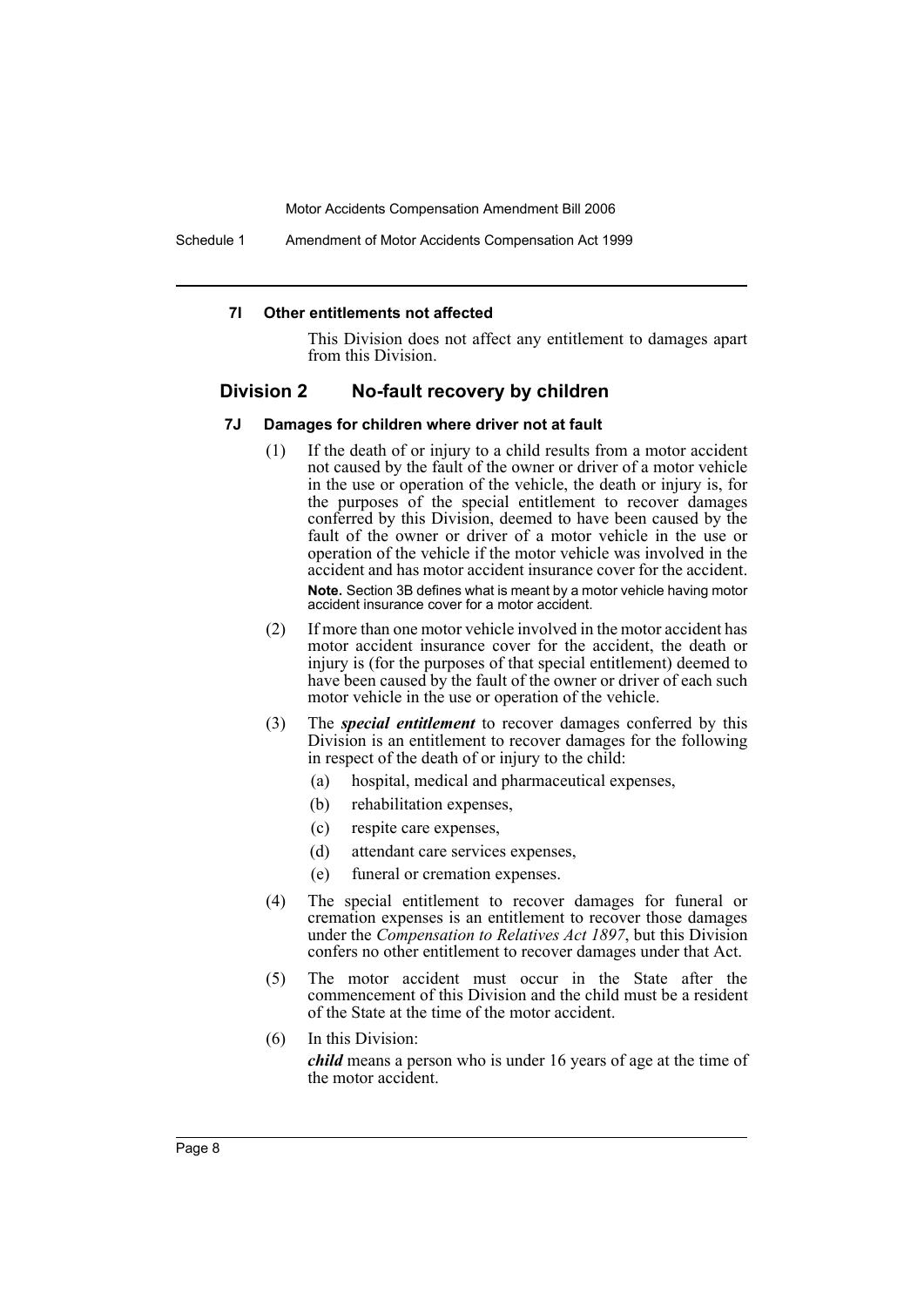#### **7K Claims where child at fault**

- (1) This Division applies even if the death of or injury to the child was caused by the fault of the child, except as provided by this section.
- (2) A court is not to award damages pursuant to this Division in respect of the death of or injury to a child if the court is satisfied that:
	- (a) the death of or injury to the child occurred at the time of, or following, conduct of the child that, on the balance of probabilities, constitutes a serious offence, and
	- (b) that conduct contributed materially to the death or injury or to the risk of death or injury.
- (3) A *serious offence* is an offence punishable by imprisonment for 6 months or more.
- (4) This section operates whether or not the child whose conduct is alleged to constitute an offence has been, will be or is capable of being proceeded against or convicted of any offence concerned.
- (5) There is to be no reduction of the damages provided for by this Division by reason of the contributory negligence of the deceased or injured person, except as provided by this section.

#### **7L Special provision where child and driver at fault**

In a case in which this Division would confer a special entitlement to recover damages in respect of the death of or injury to a child but for the fact that the motor accident was caused by the fault of the owner or driver of the motor vehicle in the use or operation of the vehicle, a liability for damages of the kind to which that special entitlement relates (including any such liability of an insurer under section 83 or 84) is not to be reduced on account of the contributory negligence of the child (even though this Division does not confer that special entitlement in the case).

**Note.** The special entitlement to damages conferred by this Division is only applicable where the owner/driver is not at fault. Where the owner/driver is at fault, this section prevents a reduction in special entitlement type damages that would otherwise result from the contributory negligence of the child.

## **7M Recovery of contribution from person actually at fault**

A person whose liability for damages in respect of the death of or injury to a person results from the person being deemed under this Division to be a person whose fault caused the death or injury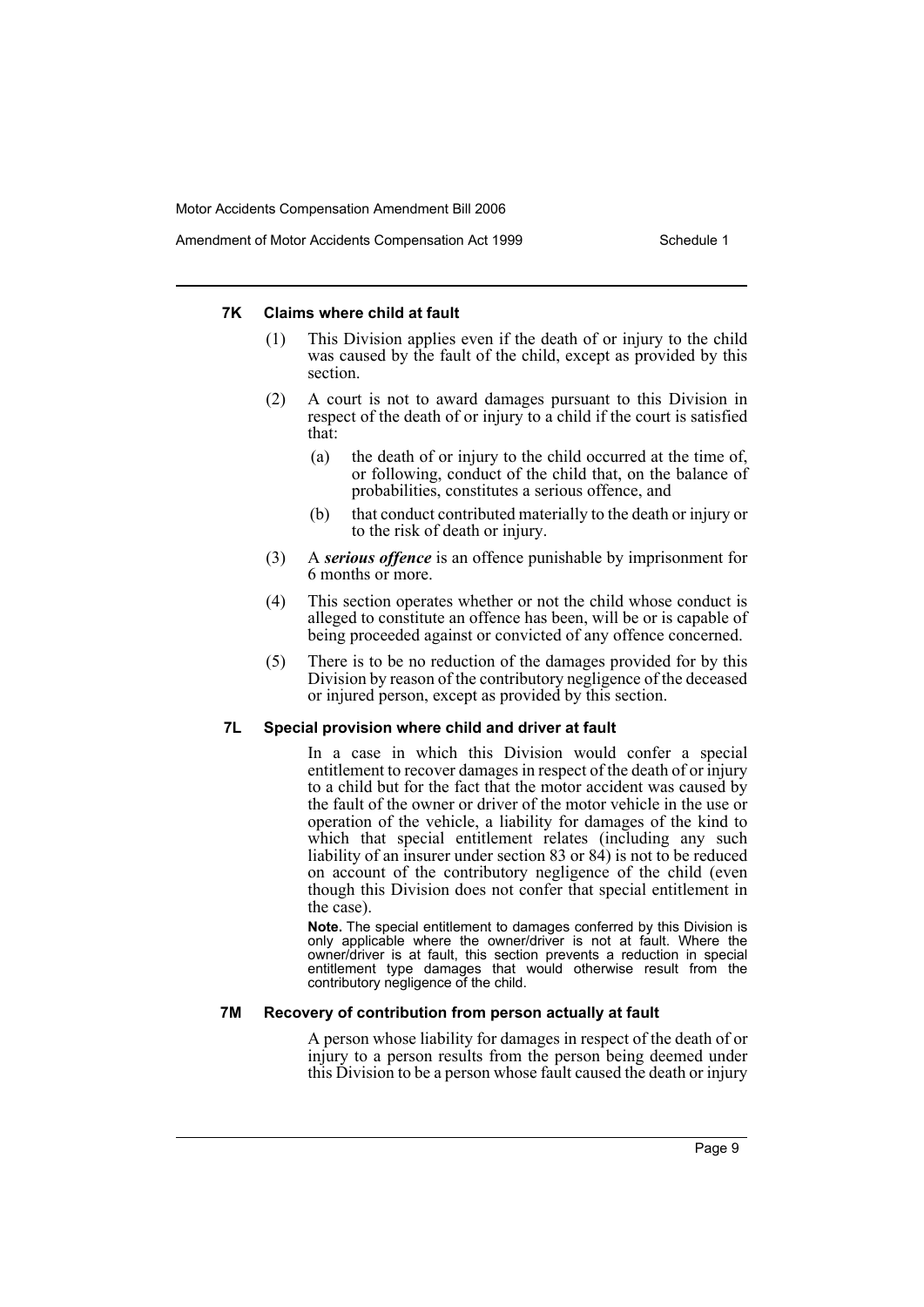Schedule 1 Amendment of Motor Accidents Compensation Act 1999

is entitled to recover contribution in respect of that liability from a person (whether or not the driver of a motor vehicle) whose fault actually caused the death or injury.

#### **7N No recovery by Nominal Defendant unless owner or driver actually at fault**

The Nominal Defendant is not entitled to recover any amount under section 39 from the owner or driver of a motor vehicle in respect of amounts properly paid by the Nominal Defendant in connection with the operation of this Division unless the motor accident concerned was actually caused by the fault of the owner or driver of the motor vehicle in the use or operation of the vehicle.

#### **7O Other entitlements not affected**

This Division does not affect any entitlement to damages apart from this Division.

## **7P Relationship with Division 1**

- (1) This Division does not apply in a case to which Division 1 (Recovery for blameless accidents) applies, subject to subsection  $(2)$ .
- (2) In a case in which this Division would confer a special entitlement to recover damages in respect of the death of or injury to a child but for the fact that the case is one to which Division 1 applies, a liability for damages arising under that Division of the kind to which that special entitlement relates (including any such liability of an insurer under section 83 or 84) is not to be reduced on account of the contributory negligence of the child (despite section 7F).

#### **[8] Section 14 Cancellation of third-party policies**

Omit section 14 (4). Insert instead:

- (4) If the whole or any part of the premium payable in respect of a third-party policy is paid by cheque or credit card, and the cheque is not met on due presentation or the credit card transaction is not duly honoured or is fraudulent, the licensed insurer may request the RTA to suspend the registration of the motor vehicle to which the policy relates for a period of 14 days.
- (4A) If the insured person under a third-party policy deliberately avoided paying the correct premium for the third-party policy by making a statement in connection with the issue of the policy that the insured person knew was false, the licensed insurer may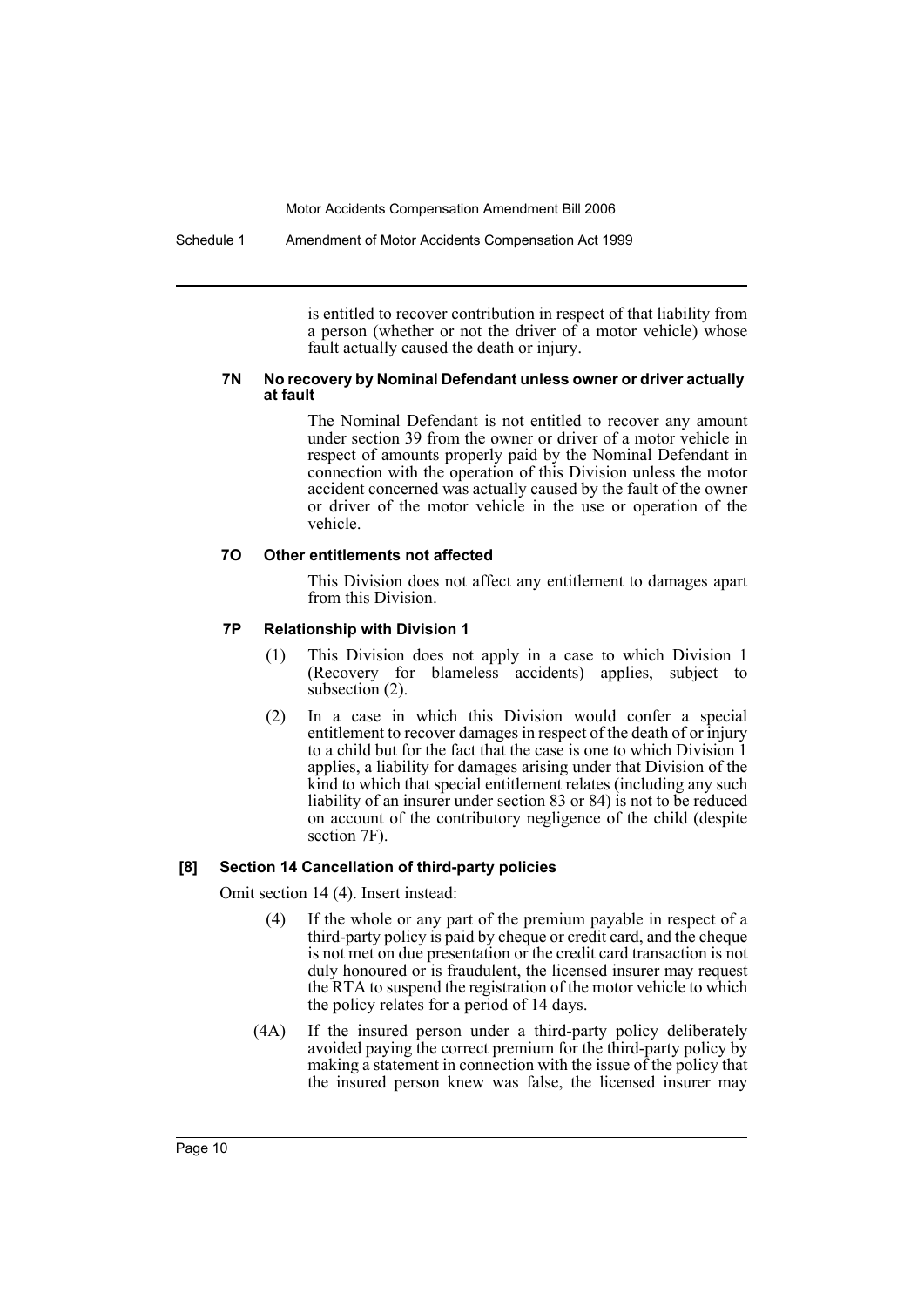Amendment of Motor Accidents Compensation Act 1999 Schedule 1

request the RTA to suspend the registration of the motor vehicle to which the policy relates for a period of 14 days.

(4B) A licensed insurer is not to request the RTA to suspend the registration of a motor vehicle except with the prior approval in writing of the Authority and is not to make such a request unless the amount outstanding remains unpaid.

## **[9] Section 14 (5)**

Omit "will be cancelled". Insert instead "may be cancelled".

## **[10] Section 14 (6)–(6C)**

Omit section 14 (6). Insert instead:

- (6) The RTA must comply with a request by a licensed insurer under this section to suspend the registration of a motor vehicle.
- (6A) If the amount outstanding remains unpaid, the licensed insurer may request the RTA before the end of the suspension period to cancel the registration of the motor vehicle at the expiration of the suspension period. A licensed insurer is not to request the RTA to cancel the registration of a motor vehicle except with the prior approval in writing of the Authority.
- (6B) The RTA must comply with a request by a licensed insurer under this section to cancel the registration of a motor vehicle.
- (6C) The Authority may establish guidelines that provide for the circumstances in which the Authority will or will not give its approval to the making of a request for the suspension or cancellation of the registration of a motor vehicle.

## **[11] Section 14 (8) (a) (ii)**

Insert "or is fraudulent" after "not duly honoured".

## **[12] Section 23A**

Insert after section 23:

#### **23A Limit on insurer liability for single incident**

(1) If the liability of a licensed insurer under a third-party policy in respect of all claims arising from a single incident exceeds the prescribed maximum amount, the insurer is entitled to be indemnified by the Nominal Defendant for the amount by which the insurer's liability exceeds that prescribed maximum amount.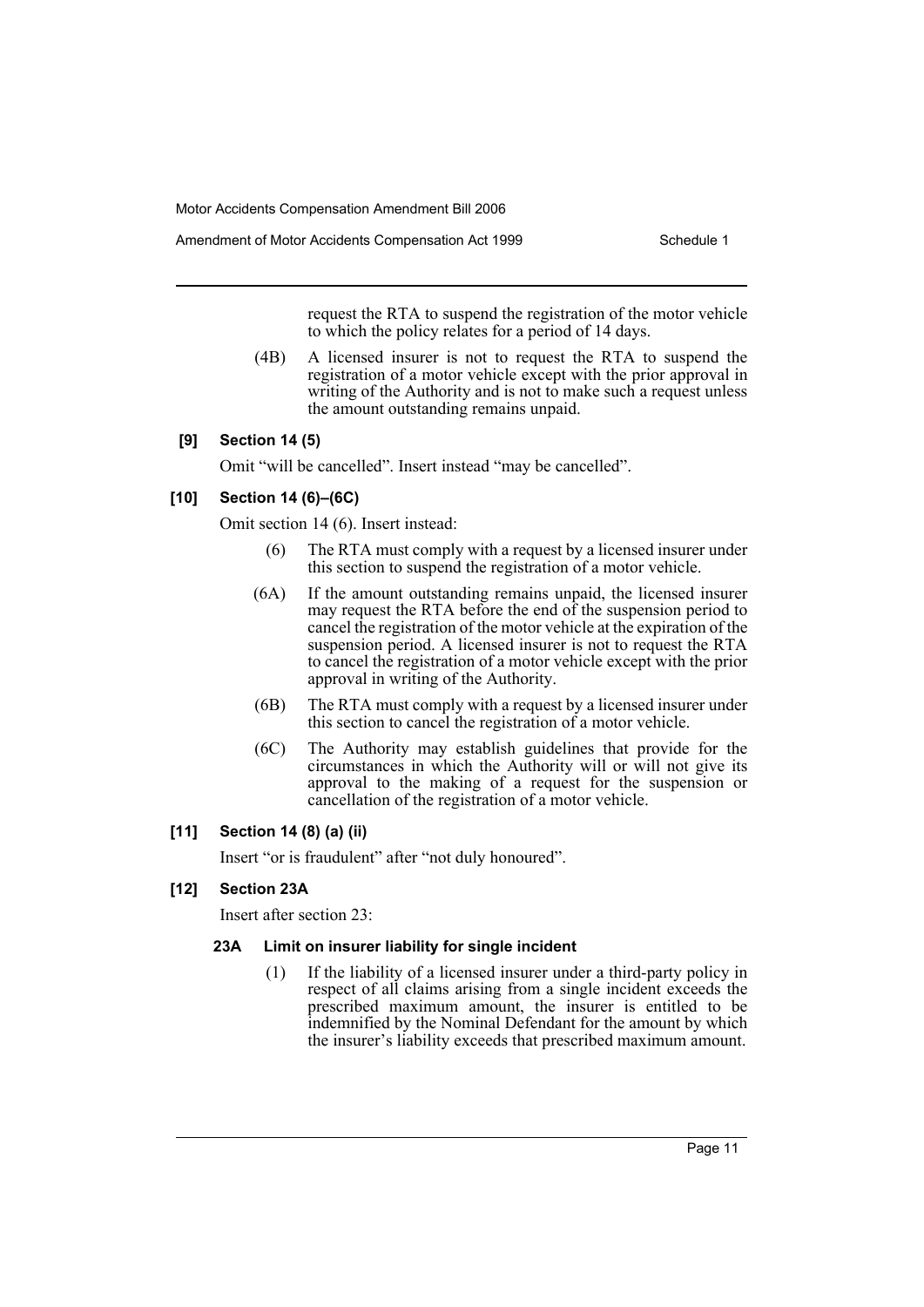- (2) The *prescribed maximum amount* is:
	- (a) \$200 million, or
	- (b) such other amount as may be prescribed by the regulations as the prescribed maximum amount for the purposes of this section.
- (3) A change to the prescribed maximum amount does not apply in respect of a liability arising in connection with a motor accident that occurs before the change takes effect.
- (4) The Nominal Defendant is not personally liable to pay any amount payable in satisfaction of the liability of the Nominal Defendant to indemnify an insurer under this section, but every such amount is to be paid by the Nominal Defendant out of the Nominal Defendant's Fund established under Part 2.4.

## **[13] Section 30 Maximum commission payable to insurers' agents**

Omit "4%" from section 30 (1).

Insert instead "5% (or such other percentage as may be prescribed by the regulations)".

## **[14] Section 33 Claim against Nominal Defendant where vehicle not insured**

Insert after section 33 (3):

(3A) If the motor accident resulting in the death of or injury to a person occurred on land that is a road related area under the *Road Transport (Vehicle Registration) Act 1997* because it is an area that is open to or used by the public for driving, riding or parking vehicles, there is no right of action against the Nominal Defendant under this section if at the time of the motor accident the person was a trespasser on the land.

#### **[15] Section 33 (5)**

Omit the subsection. Insert instead:

(5) For the purposes of this section, and any regulations made for the purposes of this section:

*motor vehicle* means a motor vehicle:

- (a) that is exempt from registration, or
- (b) that is not exempt from registration, is required to be registered to enable its lawful use or operation on a road in New South Wales and:
	- (i) was at the time of manufacture capable of registration, or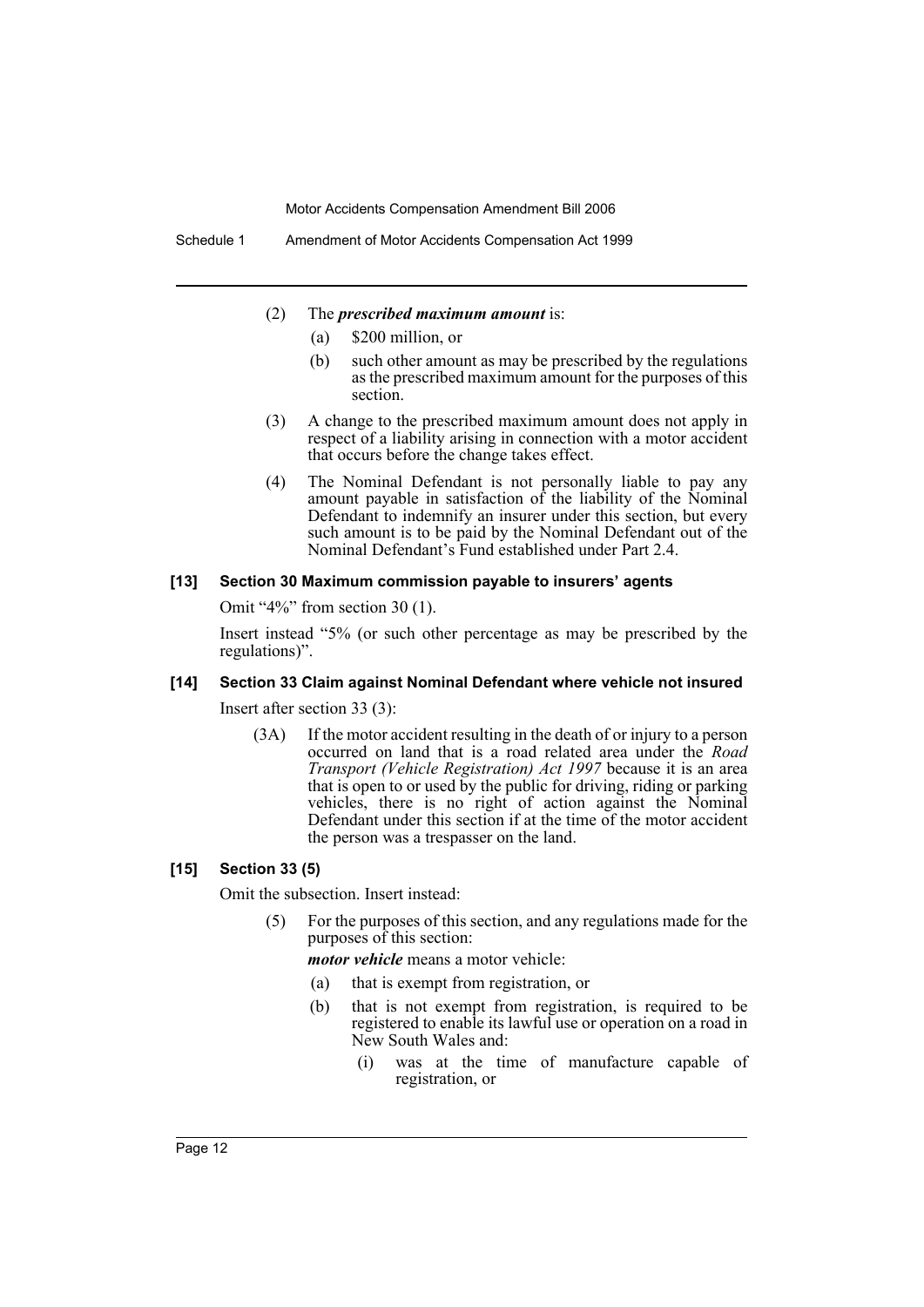Amendment of Motor Accidents Compensation Act 1999 Schedule 1

- (ii) was at the time of manufacture, with minor adjustments, capable of registration, or
- (iii) was previously capable of registration but is no longer capable of registration because it has fallen into disrepair.

## **[16] Section 34 Claim against Nominal Defendant where vehicle not identified**

Insert after section 34 (1):

(1A) If the motor accident resulting in the death of or injury to a person occurred on land that is a road related area under the *Road Transport (Vehicle Registration) Act 1997* because it is an area that is open to or used by the public for driving, riding or parking vehicles, there is no right of action against the Nominal Defendant under this section if at the time of the motor accident the person was a trespasser on the land.

#### **[17] Section 40 Establishment of Nominal Defendant's Fund**

Omit "section 37" from section 40 (3) (a). Insert instead "section 23A or 37".

#### **[18] Section 43 Application of Chapter**

Omit the note to the section. Insert instead:

**Note.** This Chapter applies only if the injury was caused by a motor accident for which the vehicle has motor accident insurance cover or that gives rise to a work injury claim (except a work injury claim by a coal miner). See section 3B.

#### **[19] Section 54 Bulk billing arrangements for hospital, ambulance and other expenses**

Omit "licensed insurers and" from section 54 (1).

#### **[20] Section 54 (2) and (2A)**

Omit section 54 (2). Insert instead:

- (2) A bulk billing arrangement is an arrangement made with the Minister for Health, service providers or others acting on their behalf for the payment by the Authority of any such expenses of injured persons at the rate provided by the arrangement.
- (2A) A bulk billing arrangement may provide for the payments due by the Authority under the arrangement to be paid by means of lump sum payments to cover the payments due in respect of expenses incurred during a specified period.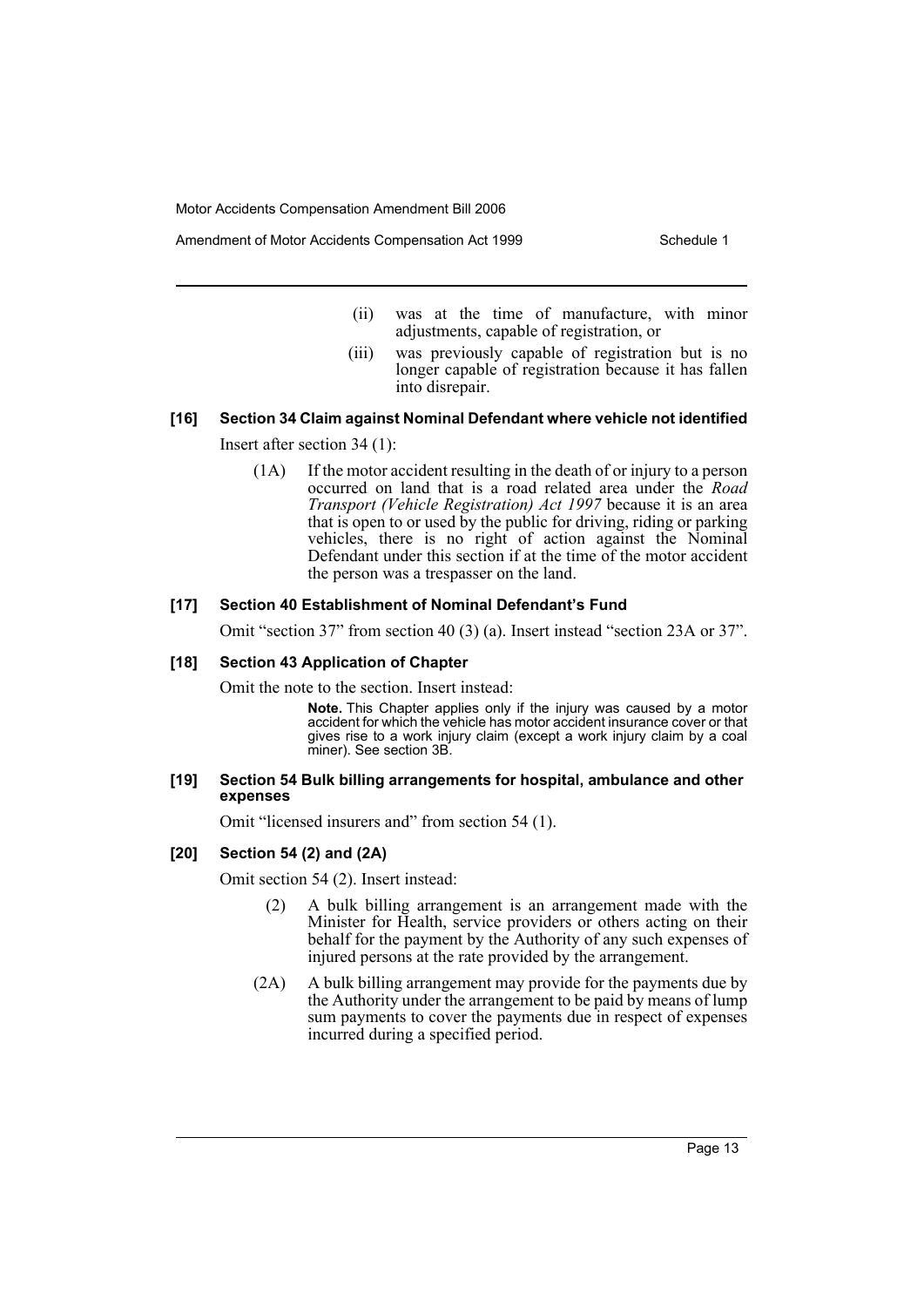Schedule 1 Amendment of Motor Accidents Compensation Act 1999

## **[21] Section 54 (3) (a)**

Omit the paragraph.

#### **[22] Section 59A**

Insert after section 59:

#### **59A Protection of medical assessors**

- (1) A matter or thing done or omitted to be done by a medical assessor under this Part in the exercise of the assessor's functions does not, if the matter or thing was done or omitted in good faith, subject the assessor personally to any action, liability, claim or demand.
- (2) A medical assessor is, in any legal proceedings, competent but not compellable to give evidence or produce documents in respect of any matter in which he or she was involved in the course of the exercise of his or her functions as a medical assessor.
- (3) Any liability that would attach to a person were it not for the operation of subsection (1) attaches instead to the Crown.

#### **[23] Section 67 Application of Chapter**

Omit the note to the section. Insert instead:

**Note.** This Chapter applies only if the vehicle has motor accident insurance cover for the claim. See section 3B.

#### **[24] Section 122 Damages in respect of motor accidents**

Omit "The application of this Chapter in respect of coal miner work injury matters is limited by section 5A." from the note to the section.

Insert instead "This Chapter applies only if the death or injury was caused by a motor accident for which the vehicle has motor accident insurance cover or that gives rise to a work injury claim (except a work injury claim by a coal miner). See section 3B.".

#### **[25] Section 148 Application of Chapter**

Omit the note to the section. Insert instead:

**Note.** This Chapter applies only if the vehicle has motor accident insurance cover for the motor accident or the motor accident gives rise to a work injury claim (except a work injury claim by a coal miner). See section 3B.

#### **[26] Section 211 Definitions**

Omit the definition of *premium income*.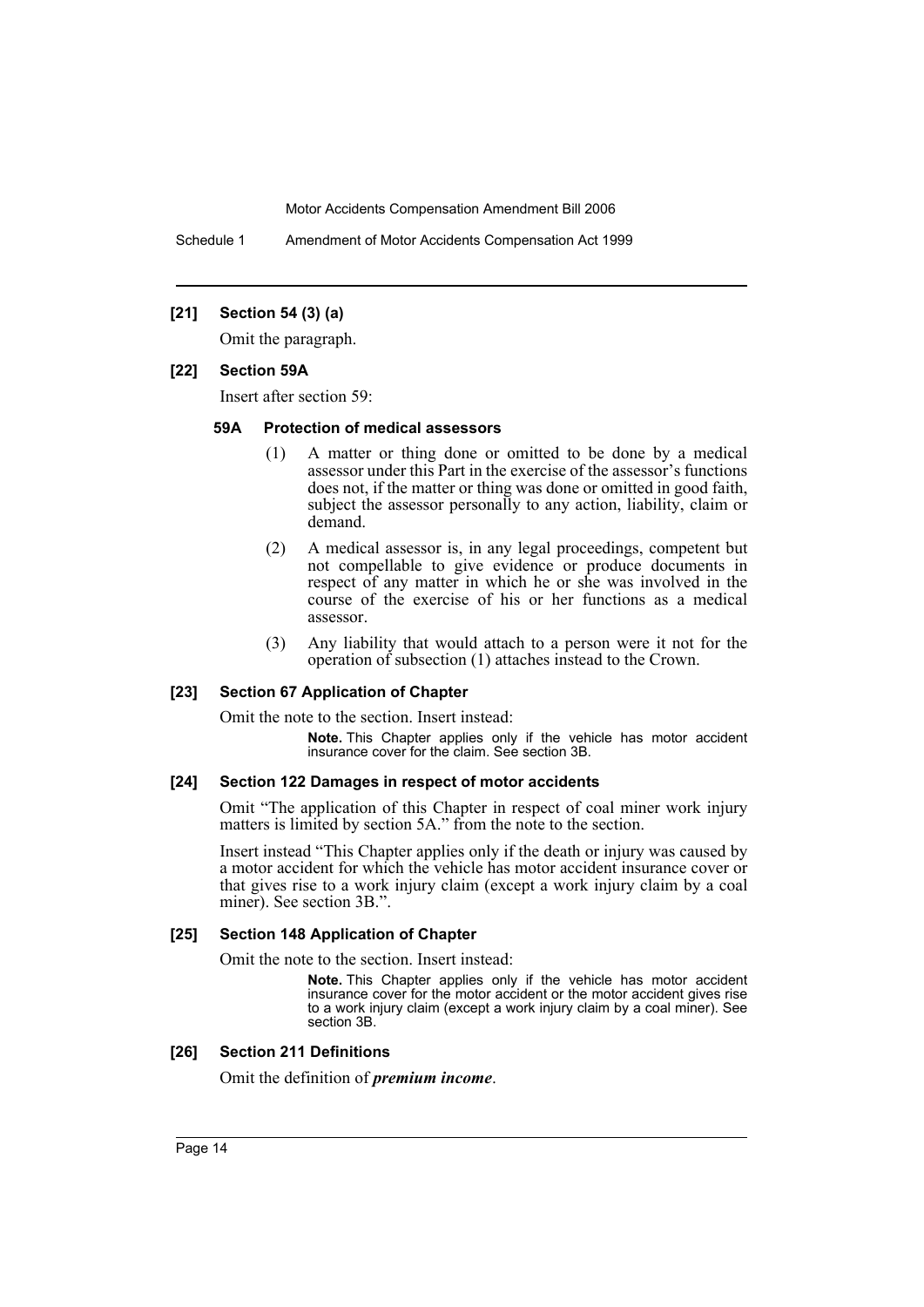### **[27] Section 212 Motor Accidents Authority Fund**

Omit section 212 (2) (a). Insert instead:

(a) money contributed under this Part by persons to whom third-party policies are issued,

#### **[28] Section 212 (3) (c1)**

Insert after section 212 (3) (c):

(c1) expenditure incurred by the Authority pursuant to any bulk billing arrangement under section 54,

#### **[29] Section 213 Assessment by Authority of amount to be contributed to Fund**

Omit "from licensed insurers under this Part" from section 213 (c).

Insert instead "under this Part from persons to whom third-party policies are issued".

## **[30] Section 213 (d) and (e)**

Omit "by licensed insurers" wherever occurring.

Insert instead "by persons to whom third-party policies are issued".

#### **[31] Sections 214–214C**

Omit section 214. Insert instead:

#### **214 Contributions to Fund by persons to whom third-party policies issued**

- (1) The amount determined under section 213 (d) as the total amount to be contributed to the Fund under this Part in respect of a financial year is to be contributed by the payment to the Authority of a levy (the *Fund levy*) by persons to whom third-party policies are issued during the financial year.
- (2) The Fund levy is to be an amount determined by the Authority. The Fund levy can be determined as a fixed amount or as a percentage of the premium payable for a third-party policy, or as a combination of a fixed amount and percentage of premium.
- (3) A Fund levy can be determined to differ according to any classification or other criteria for the determination of third-party policy premiums as provided for by the MAA Premiums Determination Guidelines under Part 2.3.
- (4) The Authority is to notify each licensed insurer of the Fund levy determined for a financial year.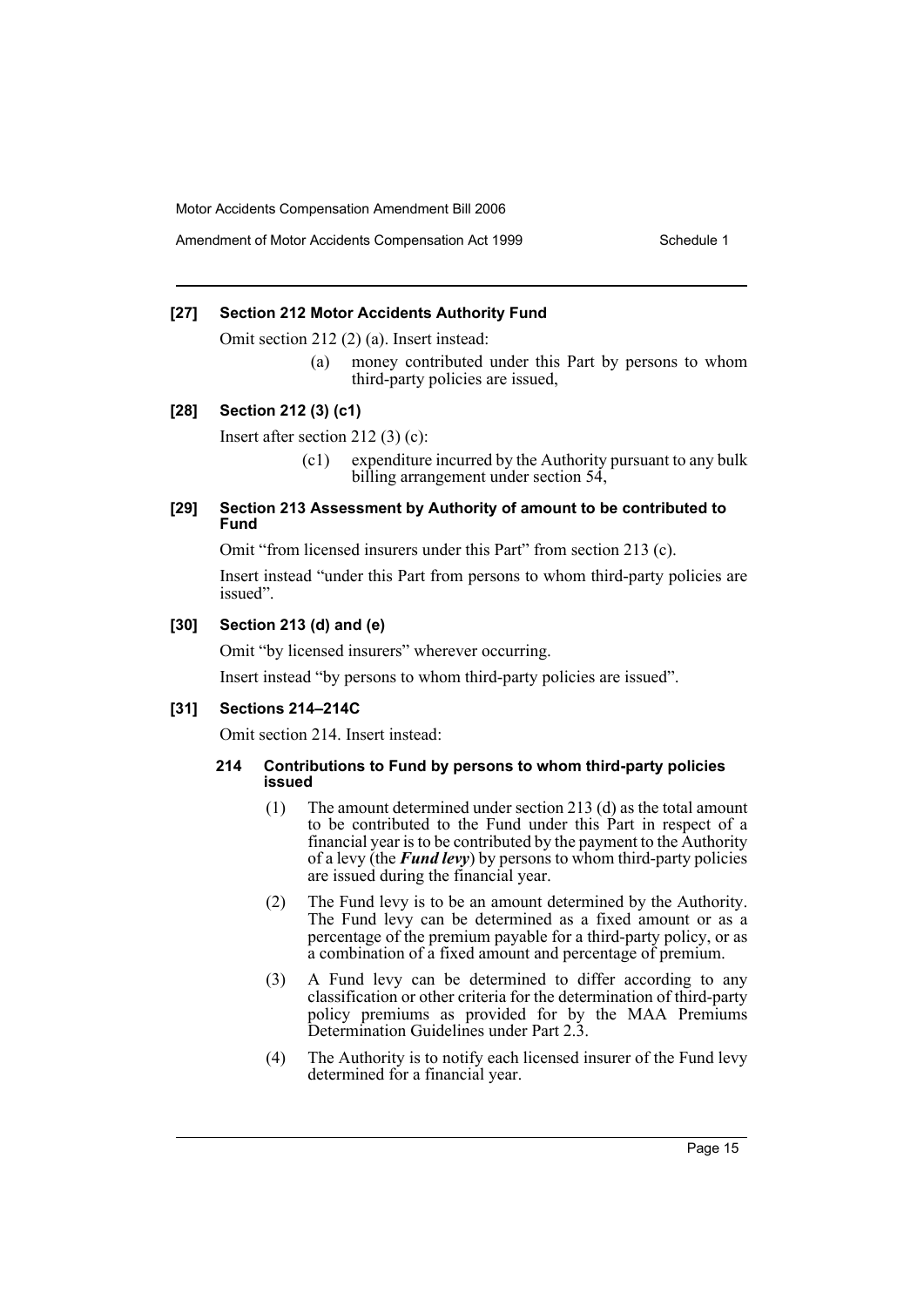Schedule 1 Amendment of Motor Accidents Compensation Act 1999

#### **214A Payment and collection of Fund levy**

- (1) The Fund levy for a financial year is payable to the Authority by each person to whom a third-party policy is issued during the financial year and is to be collected, in conjunction with the payment of the premium for the policy, on behalf of the Authority by the insurer who issues the policy.
- (2) A licensed insurer is not to issue a third-party policy to a person unless the Fund levy payable by the person has been paid. Section 14 (Cancellation of third-party policies) applies in respect of the Fund levy payable in connection with the issue of a third-party policy in the same way as it applies in respect of the premium payable for the policy.
- (3) Fund levies collected by a licensed insurer are to be paid to the Authority at the times and in accordance with such arrangements as the Authority may notify to the insurer from time to time.
- (4) If a payment required to be made by a licensed insurer has not been paid as and when required under those arrangements:
	- (a) the insurer is guilty of an offence and liable to a penalty not exceeding 100 penalty units, and
	- (b) the amount of the required payment together with interest calculated at the rate of 15% per annum compounded quarterly (or, where another rate is prescribed by the regulations, that other rate) may be recovered from the insurer as a debt due to the Authority.
- (5) A certificate purporting to be signed by the Chief Executive Officer of the Authority as to the amount of a payment required to be made under this section by a licensed insurer specified in the certificate and the due date for payment is admissible in proceedings under this section and is evidence of the matters specified in the certificate.
- (6) The obligation of a licensed insurer to make a payment under this section in respect of any period during which the person was a licensed insurer does not cease merely because the person subsequently ceases to be a licensed insurer.

#### **214B Records relating to collection of Fund levies**

- (1) A licensed insurer must keep such accounting and other records in relation to Fund levies collected by the insurer under this Part:
	- (a) as may be prescribed by the regulations, and
	- (b) subject to the regulations, as may be directed by the Authority by notice served on the insurer.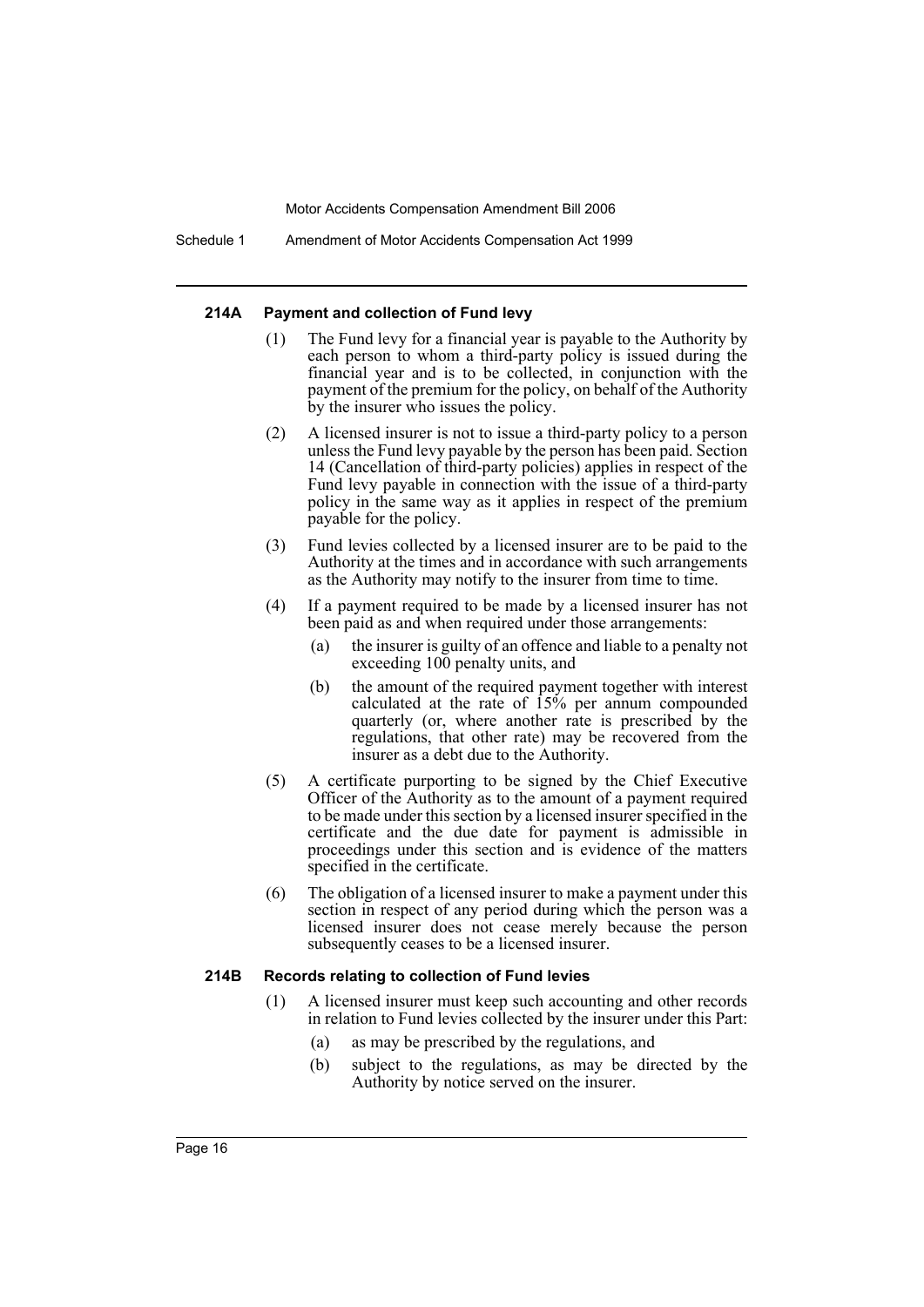- Amendment of Motor Accidents Compensation Act 1999 Schedule 1
	- (2) The regulations may prescribe the manner in which collection of Fund levies is to be accounted for in any such records.
	- (3) A licensed insurer must lodge with the Authority returns in relation to Fund levies collected by the insurer under this Part in such form, containing such particulars and accompanied by such documents:
		- (a) as may be prescribed by the regulations, and
		- (b) subject to the regulations, as may be directed by the Authority by notice served on the insurer.
	- (4) Returns must be lodged at such other times as may be prescribed by the regulations or, subject to the regulations, at such times as the Authority, by notice served on the insurer, directs.
	- (5) The Authority may require returns, and documents accompanying returns, to be certified by an auditor or by an actuary.
	- (6) A licensed insurer who contravenes any requirement imposed on the insurer by or under this section is guilty of an offence. Maximum penalty: 100 penalty units.
	- (7) The Authority may make publicly available a copy of any return, and any documents accompanying a return, under this section.

## **214C Audit of Fund levy records**

- (1) The Authority may appoint an appropriately qualified person to audit or inspect, and report to the Authority on, the accounting and other records of a licensed insurer relating to Fund levies collected by the insurer under this Part.
- (2) A person so appointed is, for the purpose of exercising any functions under this section, entitled to inspect relevant accounting and other records of the licensed insurer.
- (3) A licensed insurer must provide all reasonable assistance to enable the exercise of those functions.
- (4) A person must not wilfully obstruct or delay a person exercising a function under this section.
- (5) A person exercising functions under this section has qualified privilege in proceedings for defamation in respect of any statement that the person makes orally or in writing in the course of the exercise of those functions.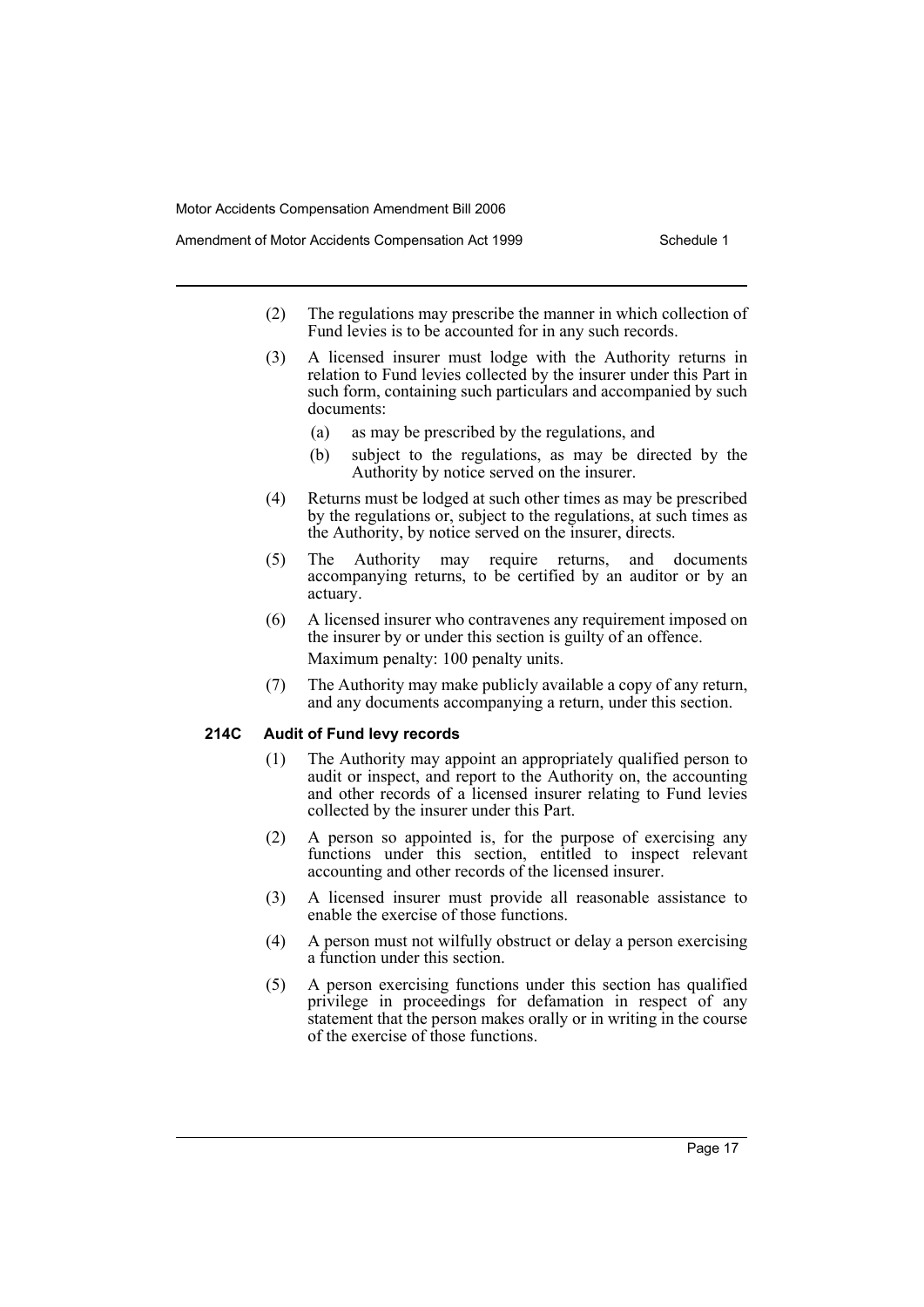Schedule 1 Amendment of Motor Accidents Compensation Act 1999

(6) A licensed insurer or another person who contravenes any requirement imposed on the insurer or other person by or under this section is guilty of an offence. Maximum penalty: 100 penalty units.

## **[32] Schedule 5 Savings, transitional and other provisions**

Insert at the end of clause 2 (1):

*Motor Accidents Compensation Amendment Act 2006*

## **[33] Schedule 5, Part 5**

Insert at the end of the Schedule:

## **Part 5 Provisions arising from the Motor Accidents Compensation Amendment Act 2006**

## **18 Definition**

In this Part:

*2006 amending Act* means the *Motor Accidents Compensation Amendment Act 2006*.

#### **19 Amendments concerning application of Act**

An amendment made by the 2006 amending Act to Chapter 1 of this Act does not apply in respect of a motor accident that occurs before the commencement of the amendment.

#### **20 Suspension and cancellation of registration**

An amendment made by the 2006 amending Act to section 14 extends to a third-party policy issued before the commencement of the amendment.

#### **21 Cap on insurer liability**

Section 23A does not apply in respect of a liability arising in connection with a motor accident that occurs before the commencement of that section.

#### **22 Nominal Defendant liability**

An amendment made by the 2006 amending Act to section 33 or 34 does not apply in respect of a motor accident that occurs before the commencement of the amendment.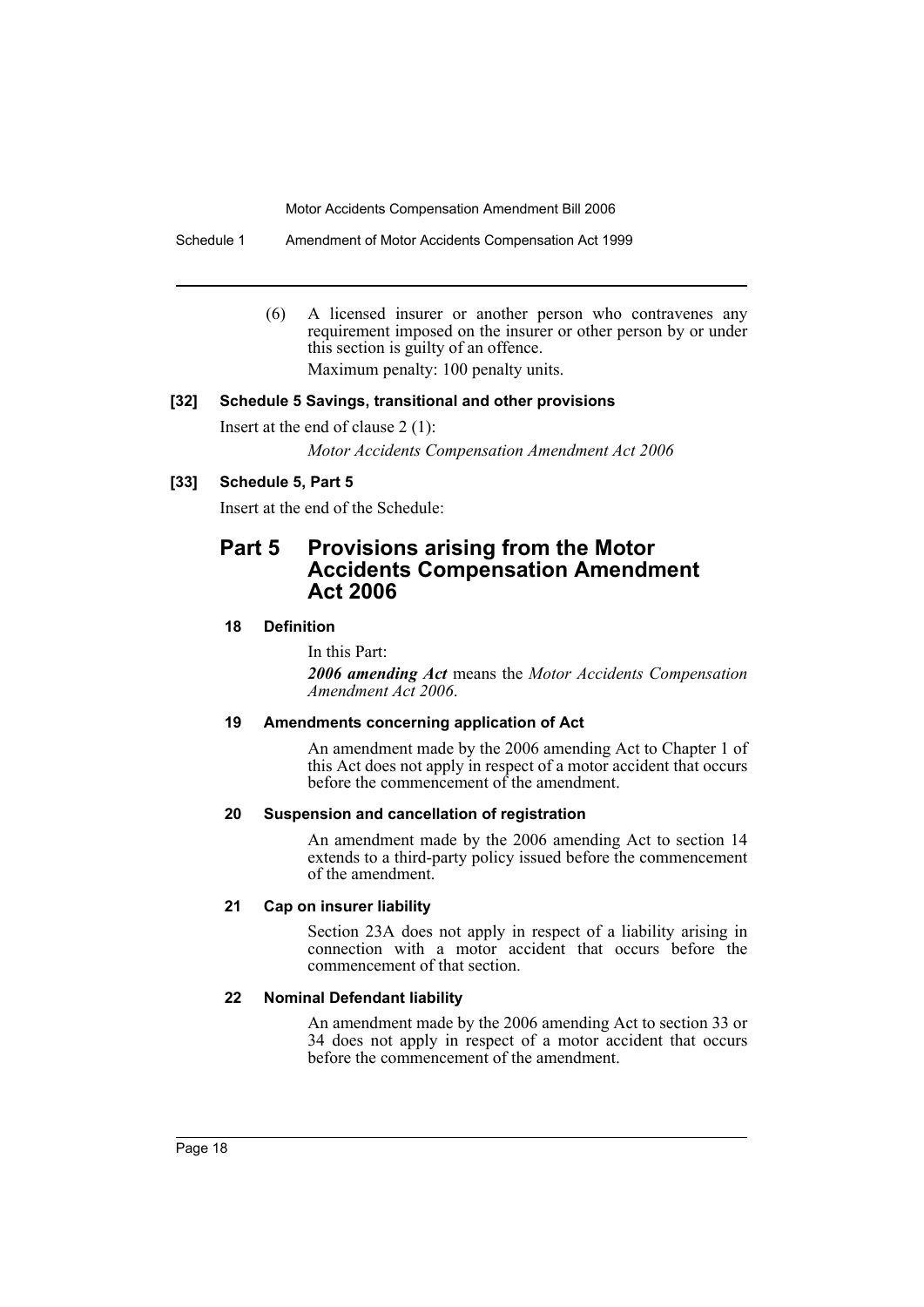Amendment of Motor Accidents Compensation Act 1999 Schedule 1

## **23 Contributions to Fund**

- (1) On and from the commencement of the amendments made by the 2006 amending Act to Part 8.4, an amount received into the Fund under that Part as an amount contributed by a licensed insurer is taken to have been received as an amount collected by the insurer on behalf of the Authority as Fund levy payable by persons to whom third-party policies were issued by the insurer.
- (2) Any amount payable by a licensed insurer as a contribution to the Fund under Part 8.4 remains payable despite any amendment made to that Part by the 2006 amending Act and a provision of that Part that is amended by that Act continues to apply to and in respect of such a liability that accrued before the commencement of the amendment as if the amendment had not been made.